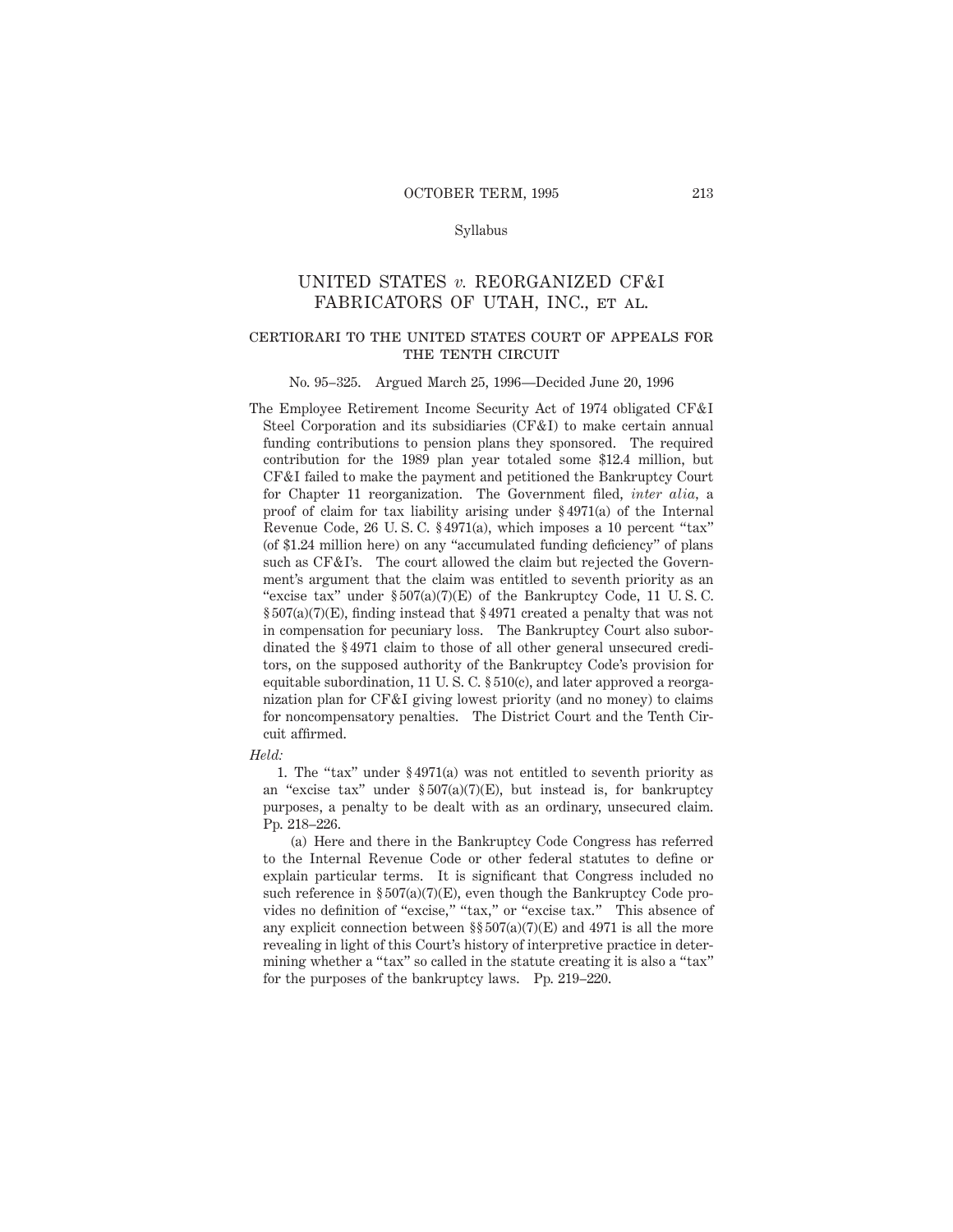## 214 UNITED STATES *v.* REORGANIZED CF&I FABRICATORS OF UTAH, INC. Syllabus

(b) That history reveals that characterizations in the Internal Revenue Code are not dispositive in the bankruptcy context. In every case in which the Court considered whether a particular exaction called a "tax" in the statute creating it was a tax for bankruptcy purposes, the Court looked behind the label and rested its answer directly on the operation of the provision. See, *e. g., United States* v. *New York,* 315 U. S. 510, 514–517. Congress has given no statutory indication that it intended a different interpretive method for reading terms used in the Bankruptcy Act of 1978, see *Midlantic Nat. Bank* v. *New Jersey Dept. of Environmental Protection,* 474 U. S. 494, 501, and the Bankruptcy Code's specific references to the Internal Revenue Code indicates that no general cross-identity was intended. The Government suggests that the plain texts of  $\S § 4971$  and  $507(a)(7)(E)$  resolve this case, but this approach is inconsistent with this Court's cases, which refused to rely on statutory terminology, and is unavailing on its own terms, because the Government disavows any suggestion that the use of the words "Excise Taxes" in the title of the chapter covering § 4971 or the word "tax" in § 4971(a) is dispositive as to whether § 4971(a) is a tax for purposes of § 507(a)(7)(E). The Government also seeks to rely on a statement from the legislative history that all taxes "generally considered or expressly treated as excises are covered by"  $\S 507(a)(7)(E)$ , but  $\S 4971$  does not call its exaction an excise tax, and the suggestion that taxes treated as excises are "excise tax[es]" begs the question whether the exaction is a tax to begin with. There is no basis, therefore, for avoiding the functional examination that the Court ordinarily employs. Pp. 220–224.

(c) The Court's cases in this area look to whether the purpose of an exaction is support of the government or punishment for an unlawful act. If the concept of a penalty means anything, it means punishment for an unlawful act or omission, and that is what this exaction is. The § 4971 exaction is imposed for violating a separate federal statute requiring the funding of pension plans, and thus has an obviously penal character. Pp. 224–225.

(d) The legislative history reflects the statute's punitive character. Pp. 225–226.

2. The subordination of the Government's § 4971 claim to those of the other general unsecured creditors pursuant to § 510(c) was error. Categorical reordering of priorities that takes place at the legislative level of consideration is beyond the scope of judicial authority to order equitable subordination under § 510(c). Pp. 226–229.

53 F. 3d 1155, vacated and remanded.

SOUTER, J., delivered the opinion for a unanimous Court with respect to Part III, the opinion of the Court with respect to Parts I, II–A, II–B,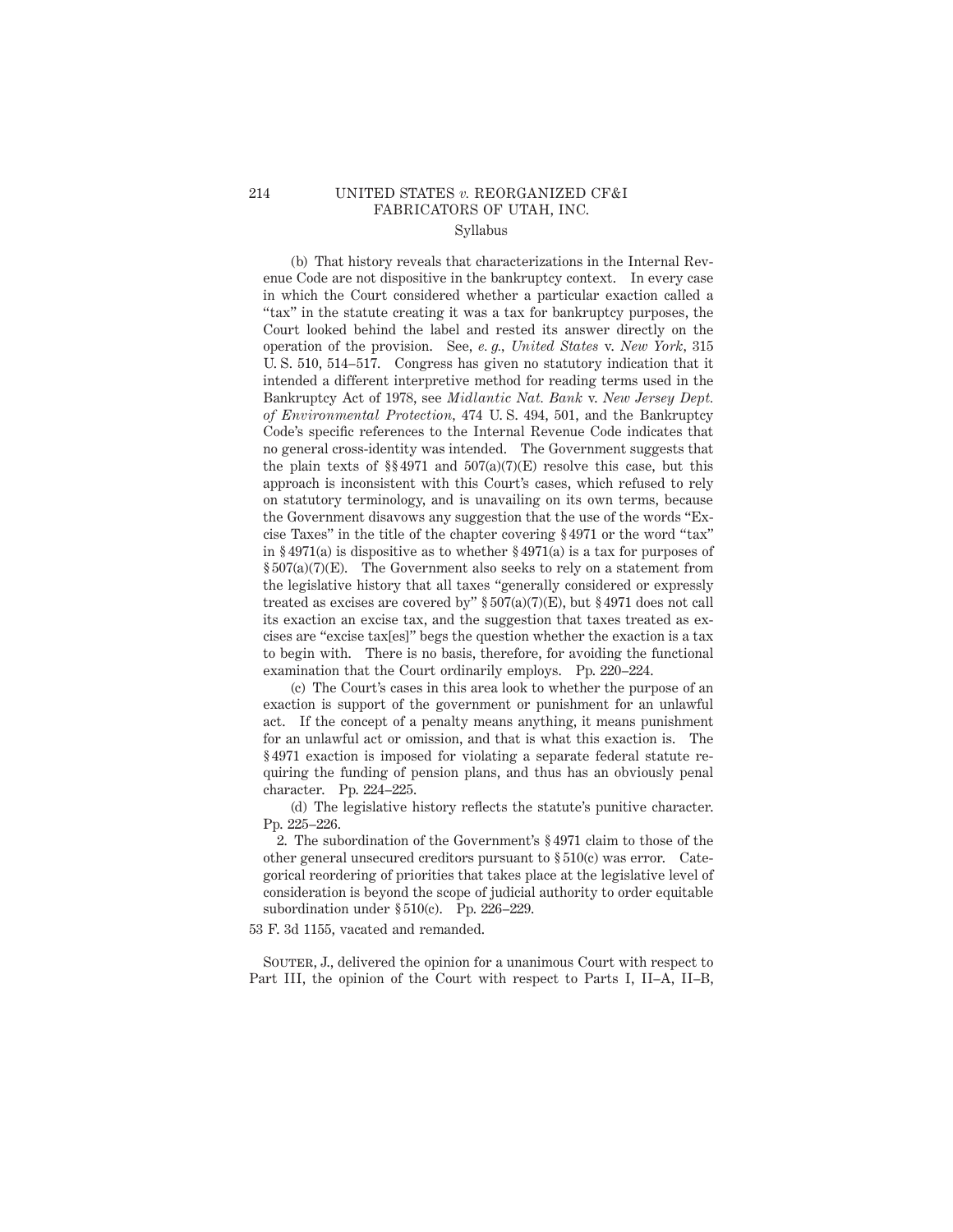and II–C, in which REHNQUIST, C. J., and STEVENS, O'CONNOR, SCALIA, Kennedy, Ginsburg, and Breyer, JJ., joined, and the opinion of the Court with respect to Part II–D, in which Rehnquist, C. J., and Stevens, O'Connor, Kennedy, Ginsburg, and Breyer, JJ., joined. Thomas, J., filed an opinion concurring in part and dissenting in part, *post,* p. 229.

*Kent L. Jones* argued the cause for the United States. With him on the briefs were *Solicitor General Days, Assistant Attorney General Argrett, Deputy Solicitor General Wallace, Gary D. Gray,* and *Kenneth W. Rosenberg.*

*Steven J. McCardell* argued the cause for respondents. With him on the brief were *Stephen M. Tumblin* and *Frank Cummings.*\*

# JUSTICE SOUTER delivered the opinion of the Court.<sup>†</sup>

This case presents two questions affecting the priority of an unsecured claim in bankruptcy to collect an exaction under 26 U. S. C. § 4971(a), requiring a payment to the Internal Revenue Service equal to 10 percent of any accumulated funding deficiency of certain pension plans: first, whether the exaction is an "excise tax" for purposes of 11 U. S. C. §  $507(a)(7)(E)$  (1988 ed.),<sup>1</sup> which at the time relevant here gave seventh priority to a claim for such a tax; and, second, whether principles of equitable subordination support a cate-

<sup>\*</sup>*James J. Keightley, William G. Beyer, James J. Armbruster, Kenneth J. Cooper,* and *Charles G. Cole* filed a brief for the Pension Benefit Guaranty Corporation as *amicus curiae* urging reversal.

*Richard M. Seltzer, Bernard Kleiman, Carl B. Frankel, Paul Whitehead,* and *Karin Feldman* filed a brief for the United Steelworkers of America, AFL–CIO, as *amicus curiae* urging affirmance.

<sup>†</sup>Justice Scalia joins all but Part II–D of this opinion.

<sup>1</sup> Section 304(c) of the Bankruptcy Reform Act of 1994, 108 Stat. 4132, added a new seventh priority and moved the provision relevant here from seventh  $(\S 507(a)(7))$  to eighth priority  $(\S 507(a)(8))$ , without altering any of the language germane to this case. The parties agree that this change from seventh to eighth priority does not affect this case because it arose under the pre-1994 Bankruptcy Code, and we accordingly refer to the provision in question as  $\S 507(a)(7)$ , to reflect its codification at the time in question.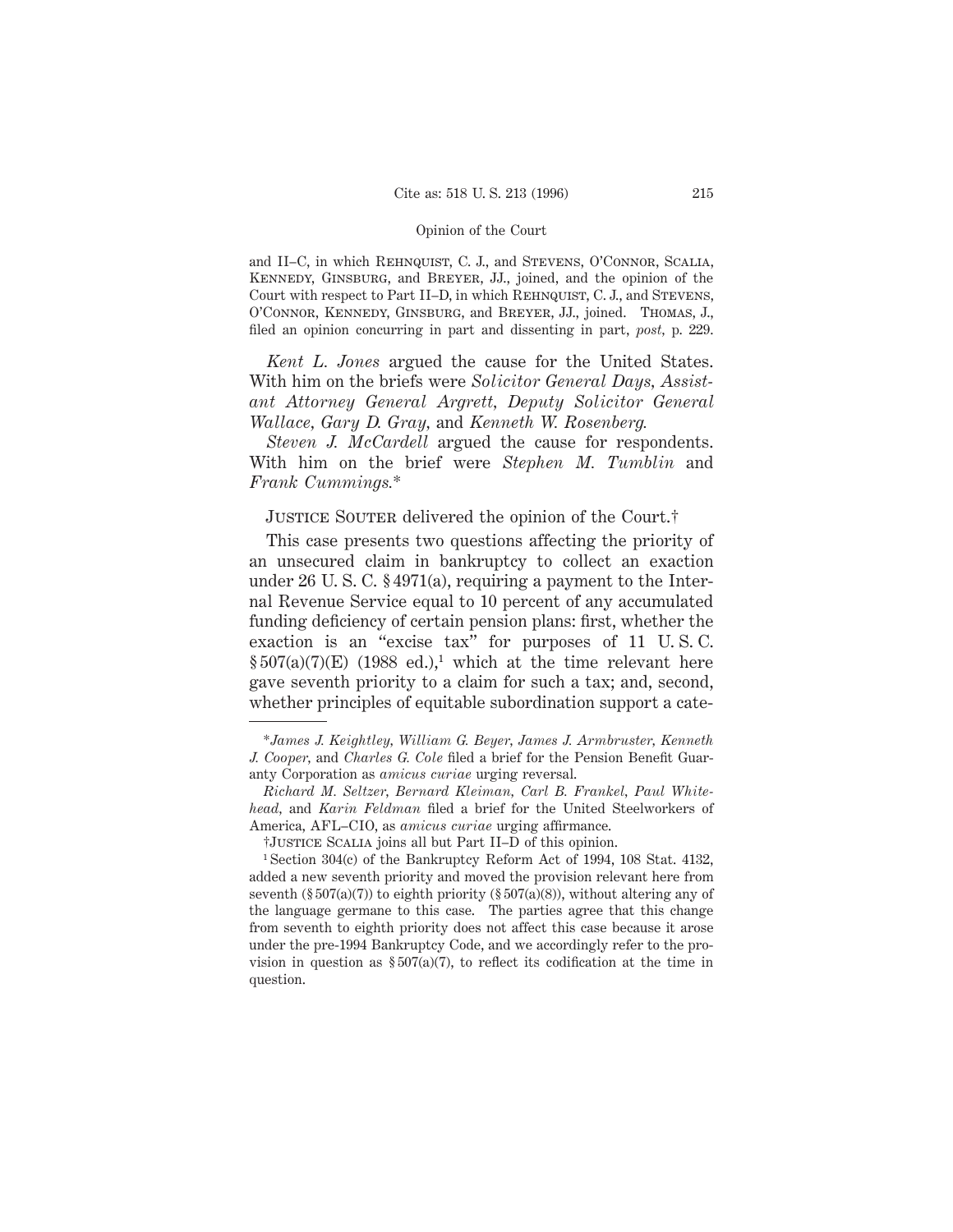gorical rule placing § 4971 claims at a lower priority than unsecured claims generally. We hold that § 4971(a) does not create an excise tax within the meaning of  $\S 507(a)(7)(E)$ , but that categorical subordination of the Government's claim to those of other unsecured creditors was error.

I

The CF&I Steel Corporation and its nine subsidiaries (CF&I) sponsored two pension plans, with the consequence that CF&I was obligated by the Employee Retirement Income Security Act of 1974 (ERISA), 88 Stat. 935, 29 U. S. C. § 1001 *et seq.,* to make certain annual minimum funding contributions to the plans based on the value of the benefits earned by its employees. See § 1082; 26 U. S. C. § 412. The annual payments were due each September 15th for the preceding plan year, see 26 CFR § 11.412(c)–12(b) (1995), and on September 15, 1990, CF&I was required to pay a total of some \$12.4 million for the year ending December 31, 1989. The day passed without any such payment, and on November 7, 1990, CF&I petitioned the United States Bankruptcy Court for the District of Utah for relief under Chapter 11 of the Bankruptcy Code, in an attempt at financial reorganization prompted in large part by the company's inability to fund the pension plans. *In re CF&I Fabricators of Utah, Inc.,* 148 B. R. 332, 334 (Bkrtcy. Ct. CD Utah 1992).

In 1991, the IRS filed several proofs of claim for tax liabilities, one of which arose under 26 U. S. C. § 4971(a), imposing a 10 percent "tax" (of \$1.24 million here) on any "accumulated funding deficiency" of certain pension plans.<sup>2</sup> The

<sup>&</sup>lt;sup>2</sup> The Government also filed a claim under  $\S 4971(b)$ , which imposes an exaction of 100 percent of the accumulated funding deficiency if the deficiency is not corrected before the notice of deficiency under § 4971(a) is mailed or the exaction under § 4971(a) is assessed. For the plan year ending December 31, 1989, the claimed tax liability under § 4971(b) was thus \$12.4 million. In addition, the Government filed a claim for an accumulated funding deficiency for the plan year ending December 31, 1990, in the approximate amount of \$25.6 million (\$12.4 million for 1989 plus an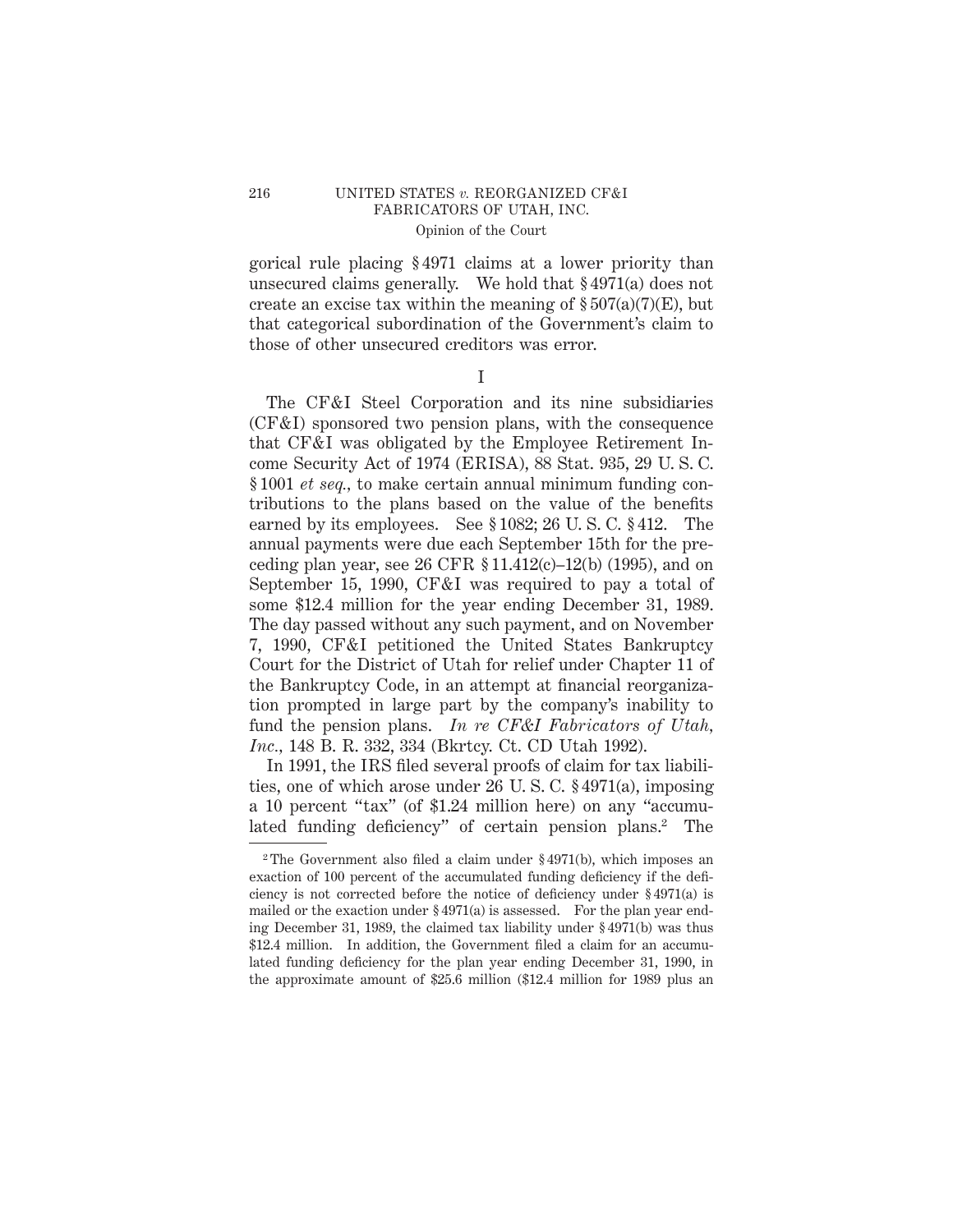Government sought priority for the claim, either as an "excise tax" within the meaning of 11 U.S.C.  $\S 507(a)(7)(E)$ (1988 ed.), or as a tax penalty in compensation for pecuniary loss under § 507(a)(7)(G). CF&I disputed each alternative, and by separate adversary complaint asked the Bankruptcy Court to subordinate the § 4971 claim to those of general unsecured creditors.

The Bankruptcy Court allowed the Government's claim under § 4971(a) but denied it any priority under § 507(a)(7), finding the liability neither an "excise tax" under  $\S 507(a)(7)(E)$  nor a tax penalty in compensation for actual pecuniary loss under  $\S 507(a)(7)(G)$ . Instead, the court read § 4971 as creating a noncompensatory penalty, 148 B. R., at 340, and by subsequent order subordinated the claim to those of all other general unsecured creditors, on the supposed authority of the Bankruptcy Code's provision for equitable subordination, 11 U. S. C. § 510(c).

The Government appealed to the District Court for the District of Utah, pressing its excise tax theory and objecting to equitable subordination as improper in the absence of Government misconduct. While that appeal was pending, CF&I presented the Bankruptcy Court with a reorganization plan that put the § 4971 claim in what the plan called Class 13, a special category giving lowest priority (and no money) to claims for nonpecuniary loss penalties; but it also provided that, if the court found subordination behind general unsecured claims to be inappropriate, the § 4971 claim would be ranked with them in what the reorganization plan

additional deficiency of \$13.2 million for 1990); the liability claimed under § 4971(a) for 1990 was therefore \$2.56 million, and under § 4971(b) the full \$25.6 million. The Bankruptcy Court disallowed all of these additional claims (for reasons not pertinent here), see *In re CF&I Fabricators of Utah, Inc.,* 148 B. R. 332, 341 (Bkrtcy. Ct. CD Utah 1992), and the Government has not sought review of its ruling. Thus, though the Government filed four § 4971 claims in the Bankruptcy Court, we focus on the one at issue here, the § 4971(a) claim for the deficiency in the 1989 plan year.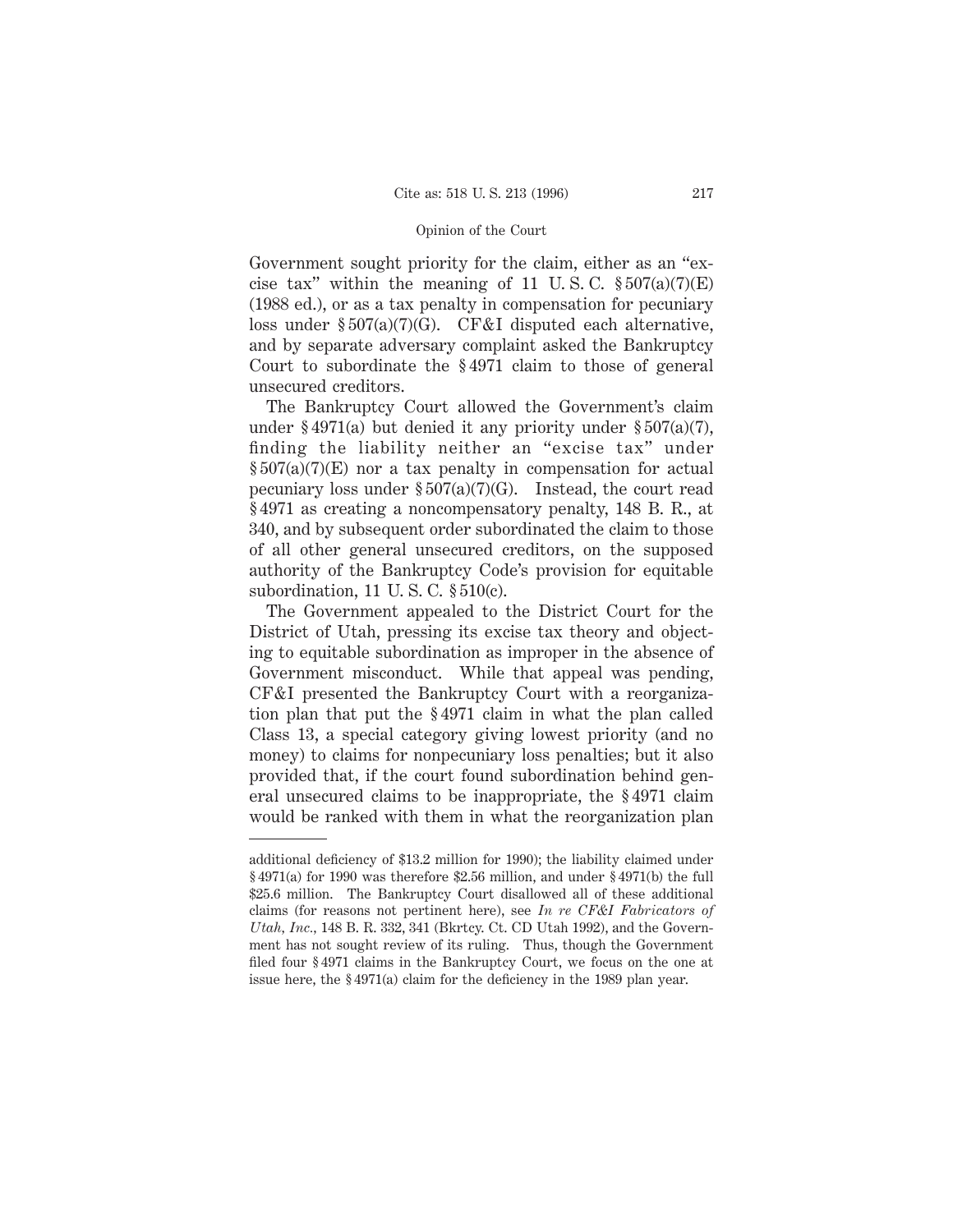called Class 12 (which would receive some funds). Appellees' App. in No. 94–4034 et al. (CA10), pp. 96–101, 137–141, 197–200. The United States objected, but the Bankruptcy Court affirmed the plan. The Government appealed this order as well, and the District Court affirmed both the denial of excise tax treatment and the subsequent subordination to general unsecured claims. App. to Pet. for Cert. A–11. The Tenth Circuit likewise affirmed. 53 F. 3d 1155 (1995).

We granted certiorari, 516 U. S. 1005 (1995), to resolve a conflict among the Circuits over whether § 4971(a) claims are excise taxes within the meaning of  $\S 507(a)(7)(E)$ , and whether such claims are categorically subject to equitable subordination under  $$510(c).$ <sup>3</sup> We affirm on the first question but on the second vacate the judgment and remand.

#### II

The provisions for priorities among a bankrupt debtor's claimants are found in 11 U.S.C.  $\S 507$ , subsection (a)(7) of which read, in relevant part, that seventh priority would be accorded to

"allowed unsecured claims of governmental units, only to the extent that such claims are for— .....

"(E) an excise tax on—

"(i) a transaction occurring before the date of the filing of the petition for which a return, if required, is last due, under applicable law or under any extension, after three years before the date of the filing of the petition; or

"(ii) if a return is not required, a transaction occurring during the three years immediately preceding the date of the filing of the petition."

<sup>3</sup> Compare *In re Mansfield Tire & Rubber Co.,* 942 F. 2d 1055 (CA6 1991), cert. denied *sub nom. Krugliak* v. *United States,* 502 U. S. 1092 (1992), with *In re Cassidy,* 983 F. 2d 161 (CA10 1992); *In re C–T of Va., Inc.,* 977 F. 2d 137 (CA4 1992).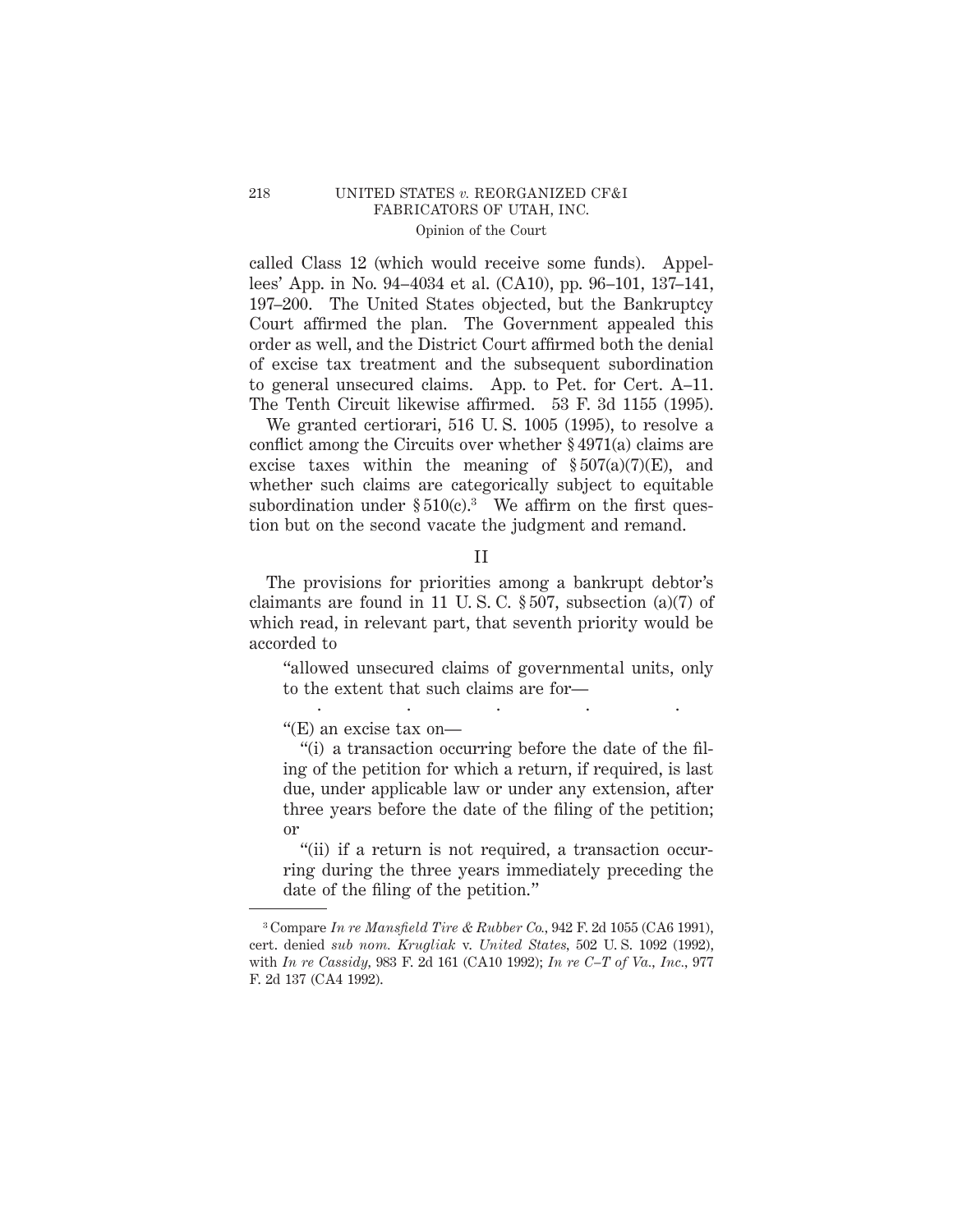What the Government here claims to be an excise tax obligation arose under 26 U. S. C. § 4971(a), which provides that

"[f]or each taxable year of an employer who maintains a [pension] plan... there is hereby imposed a tax of 10 percent (5 percent in the case of a multiemployer plan) on the amount of the accumulated funding deficiency under the plan, determined as of the end of the plan year ending with or within such taxable year."

No one denies that Congress could have included a provision in the Bankruptcy Code calling a § 4971 exaction an excise tax (thereby affording it the priority claimed by the Government); the only question is whether the exaction ought to be treated as a tax (and, if so, an excise) without some such dispositive direction.

#### A

Here and there in the Bankruptcy Code Congress has included specific directions that establish the significance for bankruptcy law of a term used elsewhere in the federal statutes. Some bankruptcy provisions deal specifically with subjects as identified by terms defined outside the Bankruptcy Code; 11 U. S. C. § 523(a)(13), for example, addresses "restitution issued under title 18, United States Code," and § 507(a)(1) refers to "any fees and charges assessed against the estate under chapter 123 of title 28." Other bankruptcy provisions directly adopt definitions contained in other statutes; thus §§ 761(5), (7), and (8) adopt the Commodity Exchange Act's definitions of "commodity option," "contract market," "contract of sale," and so on. Not surprisingly, there are places where the Bankruptcy Code makes referential use of the Internal Revenue Code, as 11 U. S. C. § 101(41)(C)(i) does in referring to "an employee pension benefit plan that is a governmental plan, as defined in section 414(d) of the Internal Revenue Code," and as  $$346(g)(1)(C)$ does in providing for recognition of a gain or loss "to the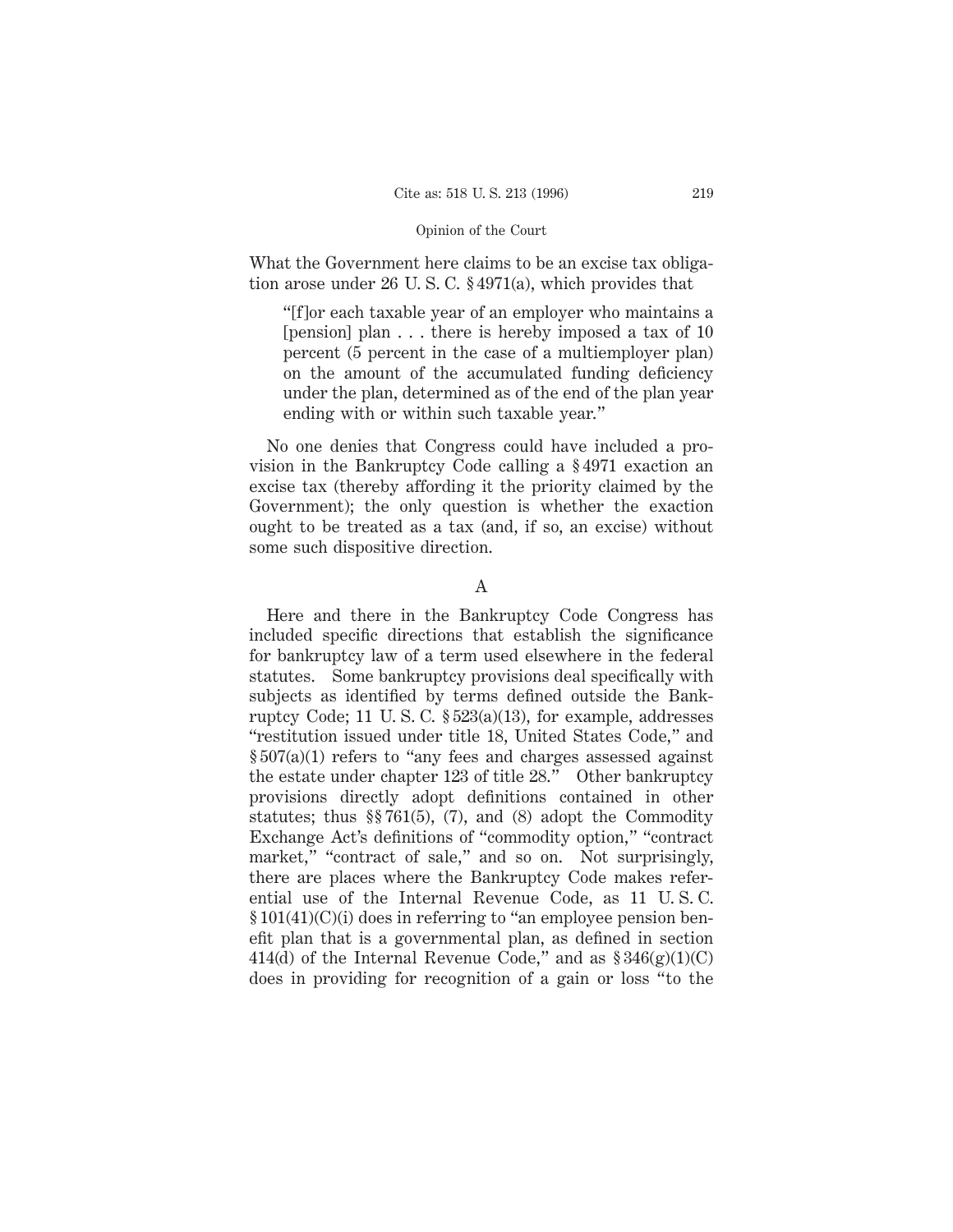same extent that such transfer results in the recognition of gain or loss under section 371 of the Internal Revenue Code."

It is significant, therefore, that Congress included no such reference in  $\S 507(a)(7)(E)$ , even though the Bankruptcy Code itself provides no definition of "excise," "tax," or "excise tax." This absence of any explicit connector between  $\S$ §507(a)(7)(E) and 4971 is all the more revealing in light of the following history of interpretive practice in determining whether a "tax" so called in the statute creating it is also a "tax" (as distinct from a debt or penalty) for the purpose of setting the priority of a claim under the bankruptcy laws.

B

Although § 507(a)(7), giving seventh priority to several different kinds of taxes, was enacted as part of the Bankruptcy Act of 1978, 92 Stat. 2590 (1978 Act), a priority provision for taxes was nothing new. Section 64(a) of the Bankruptcy Act of 1898 (1898 Act), which governed (as frequently amended) until 1978, gave priority to "taxes legally due and owing by the bankrupt to the United States [or a] State, county, district, or municipality." 30 Stat. 544, 563.<sup>4</sup> On a number of occasions, this Court considered whether a particular exaction, whether or not called a "tax" in the statute creating it, was a tax for purposes of  $\S 64(a)$ , and in every one of those cases the Court looked behind the label placed on the exaction and rested its answer directly on the operation of the provision using the term in question.

The earliest such cases involved state taxes and are exemplified by *City of New York* v. *Feiring,* 313 U. S. 283 (1941). In considering whether a New York sales tax was a "tax" entitled to priority under § 64(a), the Court placed no weight on the "tax" label in the New York law, and looked to the

<sup>4</sup> This provision was modified slightly between 1898 and 1978, most notably in 1938, when it was moved to  $\S 64(a)(4)$  (and given fourth priority) and amended to apply to "taxes legally due and owing by the bankrupt to the United States or any State or any subdivision thereof." 52 Stat. 874.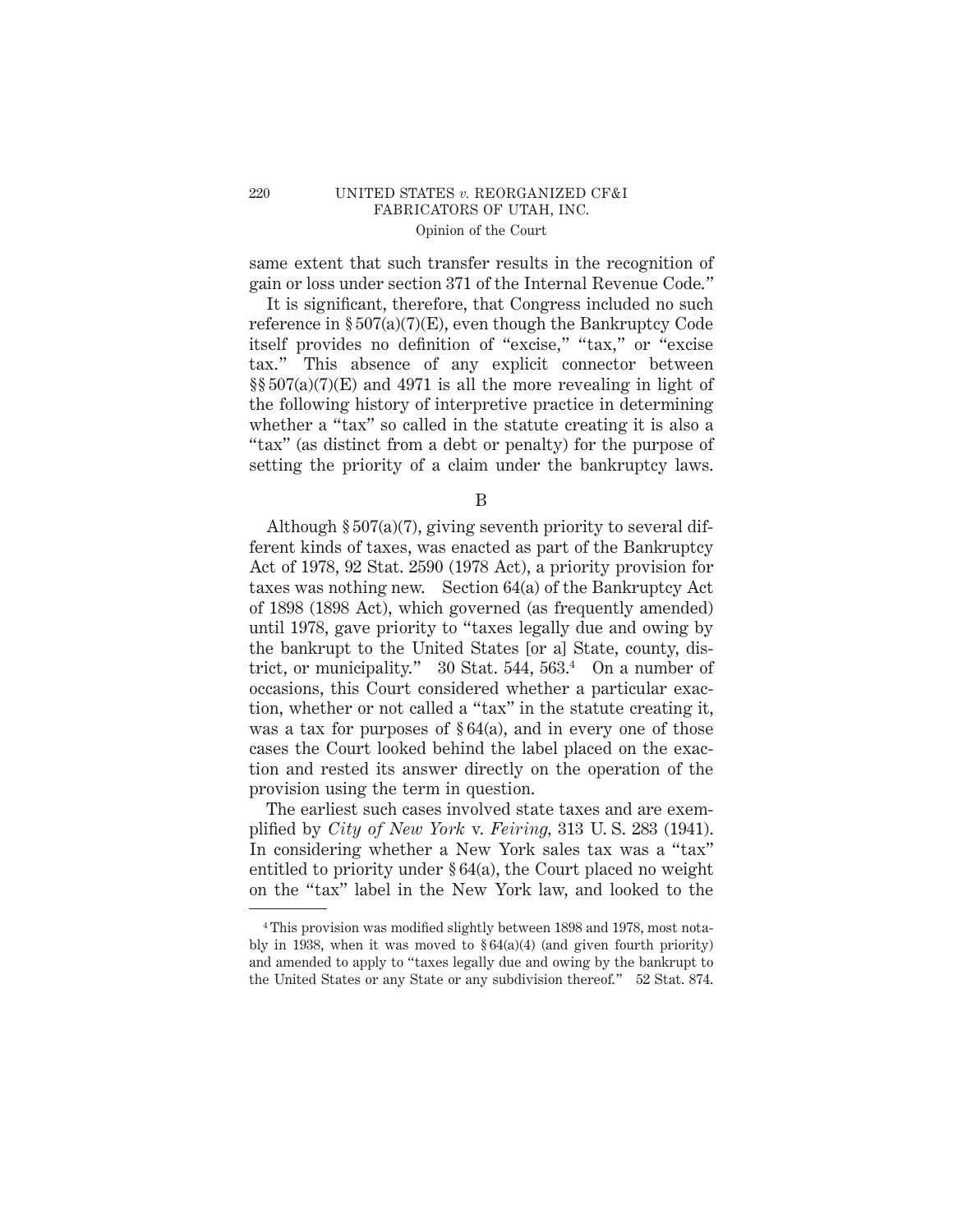state statute only "to ascertain whether its incidents are such as to constitute a tax within the meaning of § 64." *Id.,* at 285. See also *New Jersey* v. *Anderson,* 203 U. S. 483, 492 (1906); *New York* v. *Jersawit,* 263 U. S. 493, 495–496 (1924). The Court later followed the same course when a federal statute created the exaction. In *United States* v. *New York,* 315 U. S. 510 (1942), the Court considered whether " 'tax[es]' " so called in two federal statutes, *id.*, at 512, n. 2, were entitled to priority as "taxes" under  $§ 64(a)$ . In each instance the decision turned on the actual effects of the exactions, *id.,* at 514–517, with the Court citing *Feiring* and *Anderson* as authority for its enquiry. 315 U. S., at 514–516. See also *United States* v. *Childs,* 266 U. S. 304, 309–310 (1924); *United States* v. *Sotelo,* 436 U. S. 268, 275 (1978) ("We . . . cannot agree with the Court of Appeals that the 'penalty' language of Internal Revenue Code § 6672 is dispositive of the status of respondent's debt under Bankruptcy Act  $$17(a)(1)(e)$ ").<sup>5</sup>

Congress could, of course, have intended a different interpretive method for reading terms used in the Bankruptcy Code it created in 1978. But if it had so intended we would expect some statutory indication, see *Midlantic Nat. Bank* v. *New Jersey Dept. of Environmental Protection,* 474 U. S. 494, 501 (1986), whereas the most obvious statutory indicator is very much to the contrary: in the specific instances noted before, it would have been redundant for Congress to refer

 $5$ As the Court stated in a different context: "Although the statute  $\dots$ terms the money demanded as 'a further sum,' and does not describe it as a penalty, still the use of those words does not change the nature and character of the enactment. Congress may enact that such a provision shall not be considered as a penalty or in the nature of one, . . . and it is the duty of the court to be governed by such statutory direction, but the intrinsic nature of the provision remains, and, in the absence of any declaration by Congress affecting the manner in which the provision shall be treated, courts must decide the matter in accordance with their views of the nature of the act." *Helwig* v. *United States,* 188 U. S. 605, 612–613 (1903).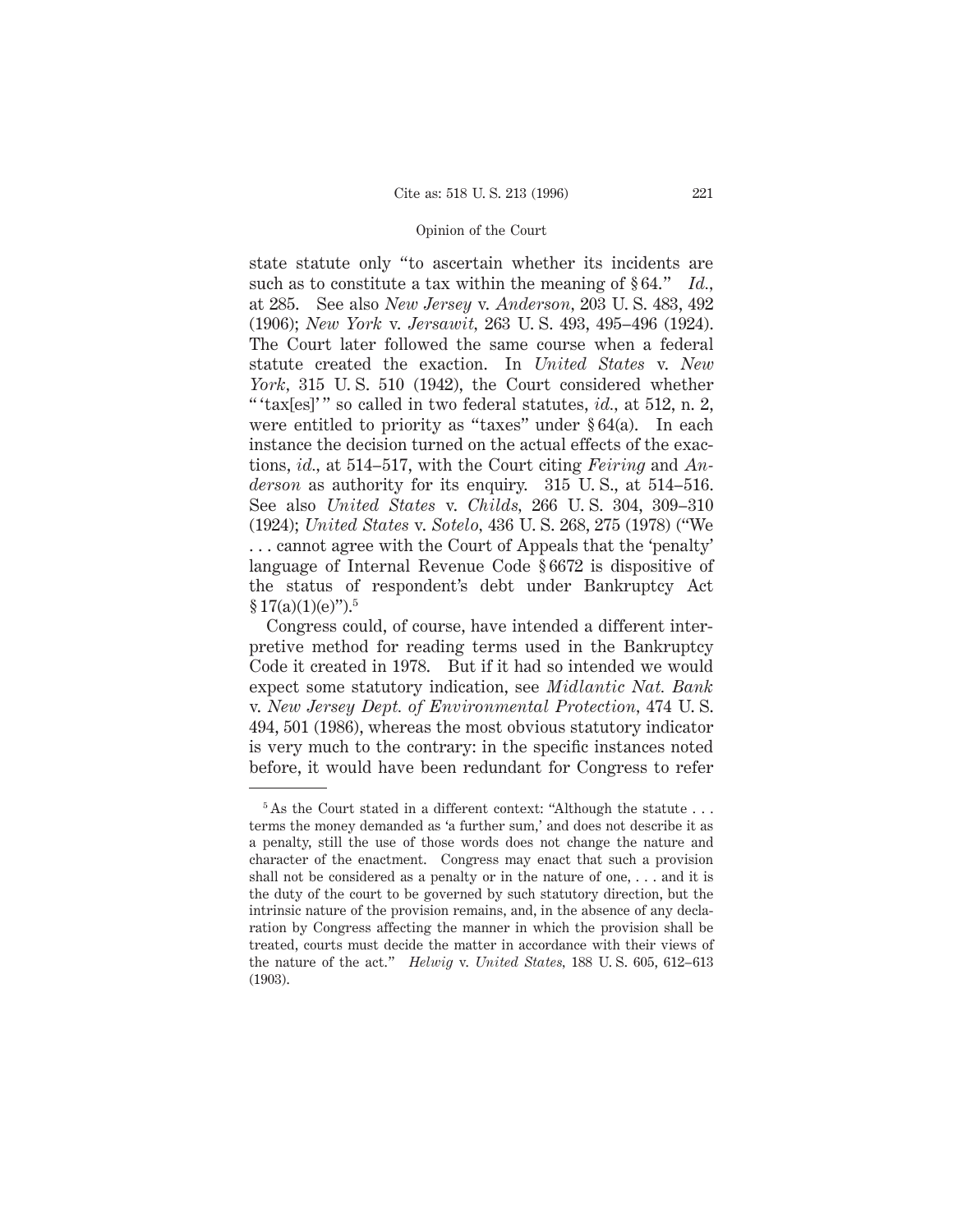specifically to Internal Revenue Code definitions of given terms if such cross-identity were to be assumed or presumed, as a matter of interpretive course.

While the Government does not directly challenge the continuing vitality of the cases in the *Feiring* line, it seeks to sidestep them by arguing, first, that similarities between the plain texts of  $\S 4971$  and  $507(a)(7)(E)$  resolve this case. This approach, however, is inconsistent with *New York* and *Sotelo,* in each of which the Court refused to rely on the terminology used in the relevant tax and bankruptcy provisions.<sup>6</sup> The argument is also unavailing on its own terms, for even if we were to accept the proposition that comparable use of similar terms is dispositive, the Government's plain text argument still would fail.

The word "excise" appears nowhere in § 4971 (whereas, by contrast, 26 U. S. C. § 4401 explicitly states that it imposes "an excise tax"). And although there is one reference to "excise taxes" that applies to § 4971 in the heading of the subtitle covering that section ("Subtitle D—Miscellaneous Excise Taxes"), the Government disclaims any reliance on that caption. Tr. of Oral Arg. 14, 17–20; see also 26 U. S. C. § 7806(b) ("No inference, implication, or presumption of legislative construction shall be drawn or made by reason of the location or grouping of any particular section or provision or portion of this title"). Furthermore, though § 4971(a) does explicitly refer to its exaction as a "tax," the Government disavows any suggestion that this language is dispositive as to whether  $\S 4971(a)$  is a tax for purposes of  $\S 507(a)(7)(E)$ ; while

<sup>6</sup> Justice Thomas's suggestion that no case "has denied bankruptcy priority to a congressionally enacted tax," *post,* at 230, is true, but not on point. *United States* v. *New York,* 315 U. S., at 514–517, employed the *Feiring-Anderson* analysis to the exactions at issue there; the Court did not rely on the label that Congress gave. See also *United States* v. *Sotelo,* 436 U. S., at 275; *United States* v. *Childs,* 266 U. S. 304, 309–310 (1924). The Court's conclusion that the exactions functioned as taxes does not change the fact that it employed a functional analysis.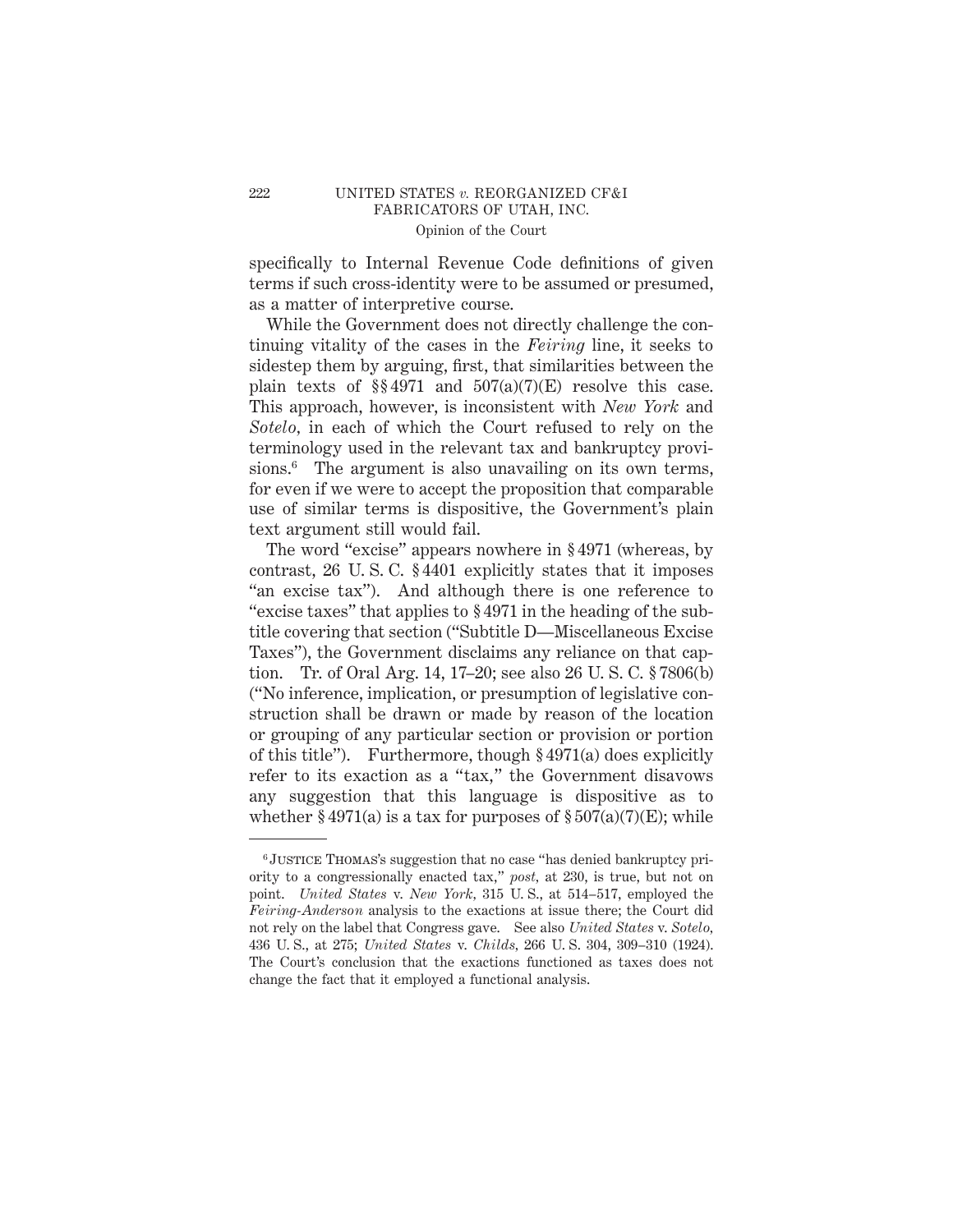§ 4971(b) "impos[es] a tax equal to 100 percent of [the] accumulated funding deficiency to the extent not corrected," the Government says that this explicit language does not answer the question whether § 4971(b) is, in fact, a tax under § 507(a)(7)(E). Reply Brief for United States 13–14; Tr. of Oral Arg. 19–24. The Government's positions, then, undermine its suggestion that the statutes' texts standing together demonstrate that § 4971(a) imposes an excise tax.

The Government's second effort to avoid a *New York* and *Sotelo* interpretive enquiry relies on a statement from the legislative history of the 1978 Act, that "[a]ll Federal, State or local taxes generally considered or expressly treated as excises are covered by"  $$507(a)(7)(E)$ . 124 Cong. Rec. 32416 (1978) (remarks of Rep. Edwards); *id.,* at 34016 (remarks of Sen. DeConcini). But even taking this statement as authoritative, it would provide little support for the Government's position. Although the statement may mean that all exactions called<sup>7</sup> "excise taxes" should be covered by  $$507(a)$  $(7)(E)$ ,<sup>8</sup> § 4971 does not call its exaction an excise tax. And although the section occurs in a subtitle with a heading of "Miscellaneous Excise Taxes," the Government has disclaimed reliance on the subtitle heading as authority for its position in this case, recognizing the provision of 26 U. S. C. § 7806(b) that no inference of legislative construction should be drawn from the placement of a provision in the Internal Revenue Code. See *supra,* at 222 and this page; Tr. of Oral Arg. 19. If, on the other hand, the statement in the legisla-

<sup>7</sup> Assuming that an exaction would not be "generally considered" an excise tax unless it would be reasonable to consider it such, the possible application of this first prong of the legislators' statement of intent is answered by the analysis of § 4971, below.

<sup>8</sup> It should be noted, though, that such an interpretation may prove too much: the Government suggests that this statement from the legislative history does not affect the rule of construction that courts will look behind the denomination of state and local taxes, Reply Brief for United States 6, n. 4, but it is difficult to read that sentence as applying one rule for federal taxes and another for state and local ones.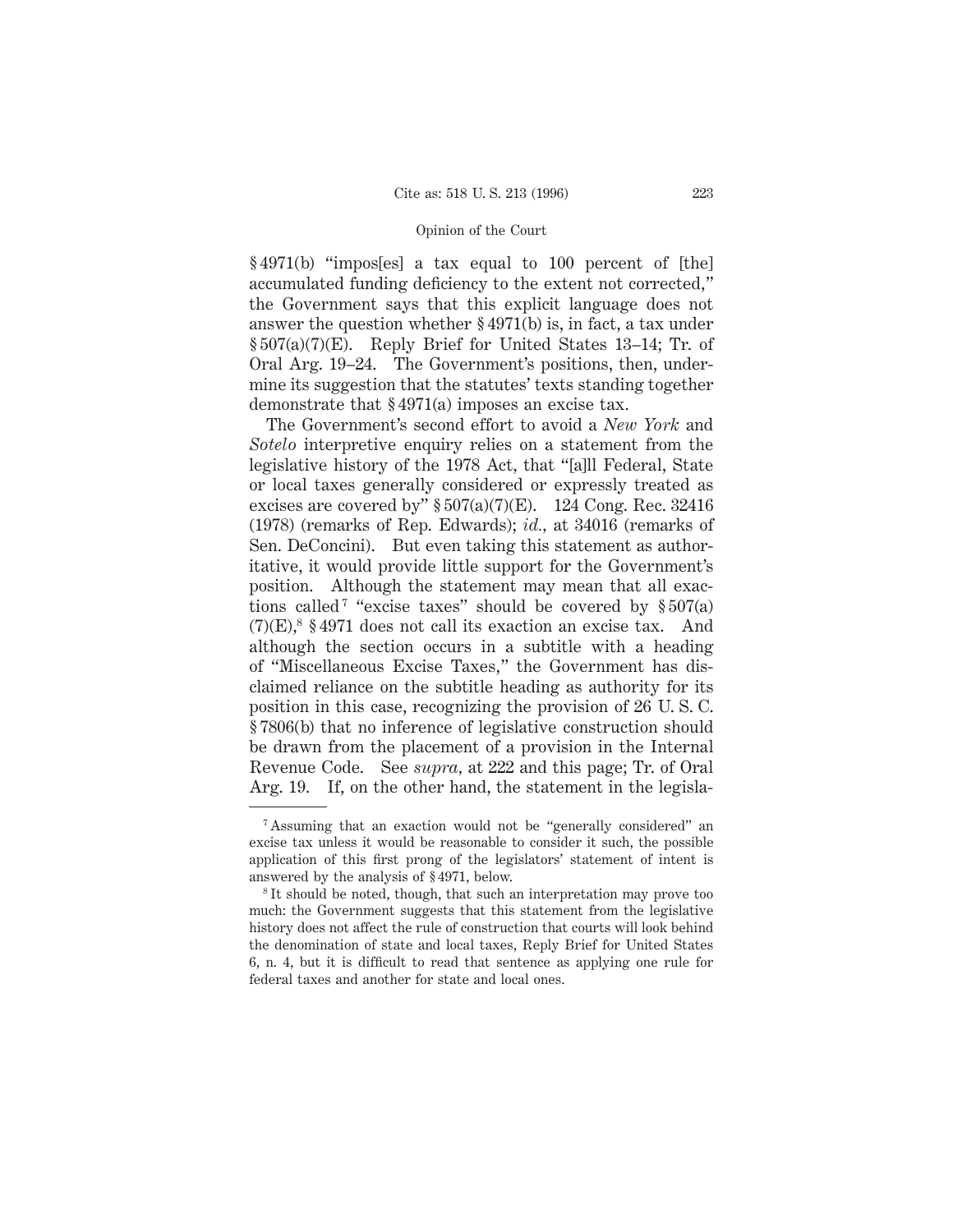tive history is read more literally, its apparent upshot is that, among those exactions that are taxes, the ones that are expressly treated as excises are "excise tax[es]" within the meaning of  $\S 507(a)(7)(E)$ . But that proposition fails, of course, to answer the question whether the exaction is a tax to begin with.

In sum, we conclude that the 1978 Act reveals no congressional intent to reject generally the interpretive principle that characterizations in the Internal Revenue Code are not dispositive in the bankruptcy context, and no specific provision that would relieve us from making a functional examination of § 4971(a). We proceed to that examination.

 $\mathcal{C}$ 

*Anderson* and *New York* applied the same test in determining whether an exaction was a tax under § 64(a), or a penalty or debt: "a tax is a pecuniary burden laid upon individuals or property for the purpose of supporting the Government." *Anderson,* 203 U. S., at 492; *New York,* 315 U. S., at 515; accord, *Feiring,* 313 U. S., at 285 ("§ 64 extends to those pecuniary burdens laid upon individuals or their property . . . for the purpose of defraying the expenses of government or of undertakings authorized by it"). Or, as the Court noted in a somewhat different context, "[a] tax is an enforced contribution to provide for the support of government; a penalty, as the word is here used, is an exaction imposed by statute as punishment for an unlawful act." *United States* v. *La Franca,* 282 U. S. 568, 572 (1931).

We take *La Franca*'s statement of the distinction to be sufficient for the decision of this case; if the concept of penalty means anything, it means punishment for an unlawful act or omission, and a punishment for an unlawful omission is what this exaction is. Title 29 U. S. C. § 1082 requires a pension plan sponsor to fund potential plan liability according to a complex statutory formula, see also 26 U. S. C. § 412, and 26 U. S. C. § 4971(a) requires employers who maintain a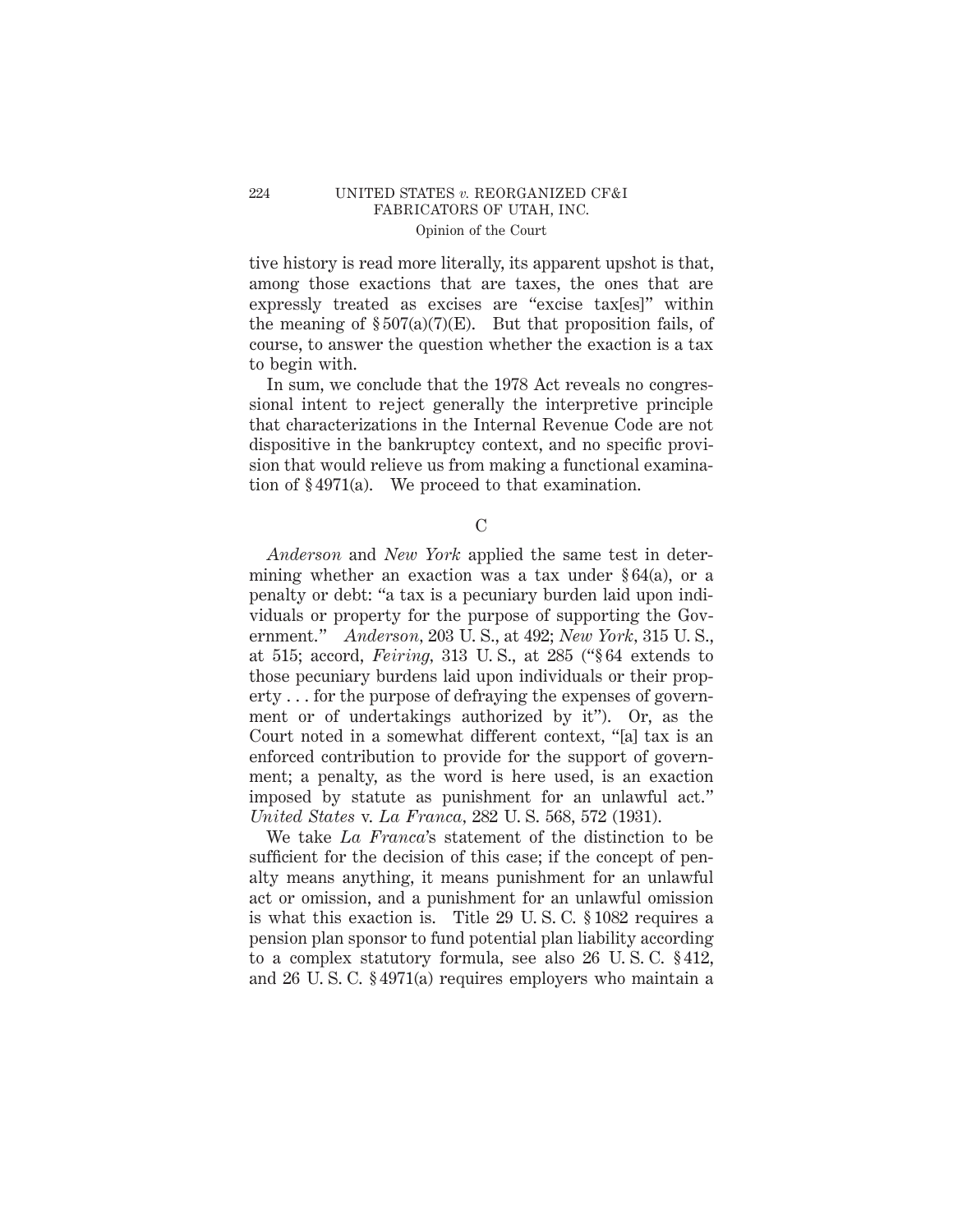pension plan to pay the Government 10 percent of any accumulated funding deficiency. If the employer fails to correct the deficiency before the earlier of a notice of deficiency under § 4971(a) or an assessment of the § 4971(a) exaction, the employer is obligated to pay an additional "tax" of 100 percent of the accumulated funding deficiency.  $\S 4971(b)$ . The obviously penal character of these exactions is underscored by other provisions, including one giving the Pension Benefit Guaranty Corporation (PBGC) an entirely independent claim against the employer for "the total amount of the unfunded benefit liabilities," 29 U. S. C. § 1362(b)(1)(A) (a claim which in this case the PBGC has asserted and which is still pending, see *Pension Benefit Guaranty Corporation* v. *Reorganized CF&I Fabricators of Utah, Inc.,* 179 B. R. 704 (ND Utah 1994)); see also §§ 1306–1307. We are, indeed, unable to find any provision in the statutory scheme that would cast the "tax" at issue here in anything but this punitive light.

#### D

The legislative history reflects the statute's punitive character:

<sup>&</sup>lt;sup>9</sup> The Government contends that  $\S 4971(b)$  is more similar to a penalty than § 4971(a) is, because the Secretary of the Treasury can waive liability under the former but not the latter. The suggestion is that the Secretary can waive the imposition of the 100 percent tax, under ERISA § 3002(b), 88 Stat. 997, or can eliminate a violation by reducing the employer's funding requirement, see 26 U. S. C. § 412(d); see also 29 U. S. C. § 1083(a). But §§ 412(d) and 1083(a) provide for waiver of the minimum funding requirements, so their application would avoid a violation of either §§ 4971(a) or (b); there simply would be no "accumulated funding deficiency" for purposes of either §§ 4971(a) or (b). Thus the Government is incorrect in suggesting that the Secretary has the ability to waive the exaction under § 4971(b) but not under § 4971(a).

More fundamentally, even if the Secretary could waive only § 4971(b), it is not clear why this would make any difference, as the exaction would still serve to reinforce a federal prohibition.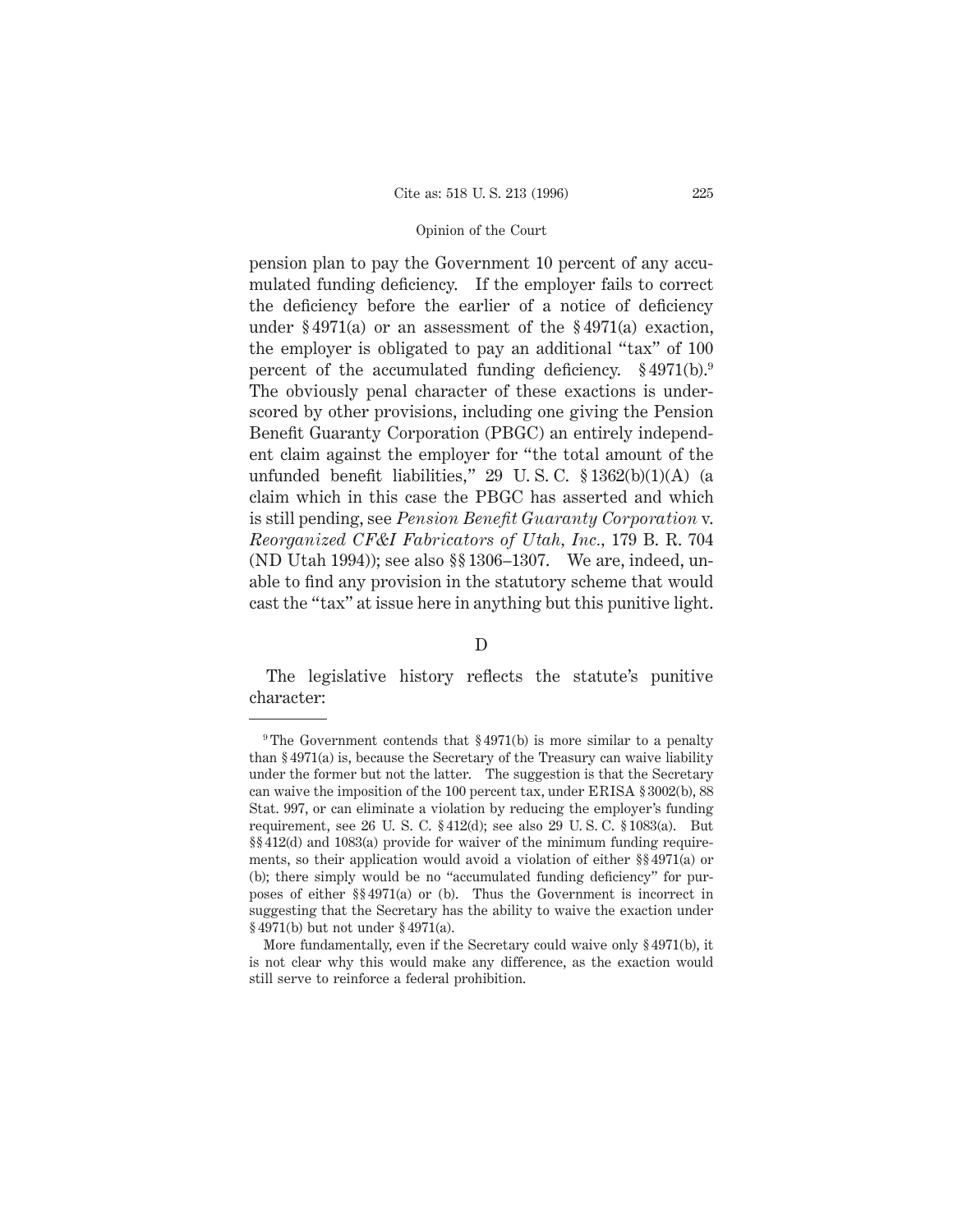"The bill also provides new and more effective penalties where employers fail to meet the funding standards. In the past, an attempt has been made to enforce the relatively weak funding standards existing under present law by providing for immediate vesting of the employees' rights, to the extent funded, under plans which do not meet these standards. This procedure, however, has proved to be defective since it does not directly penalize those responsible for the underfunding. For this reason, the bill places the obligation for funding and the penalty for underfunding on the person on whom it belongs—namely, the employer." H. R. Rep. No. 93–807, p. 28 (1974).

Accord, S. Rep. No. 93–383, p. 24 (1973). The Committee Reports also stated that, "[s]ince the employer remains liable for the contributions necessary to meet the funding standards even after the payment of the excise taxes, it is anticipated that few, if any, employers will willfully violate these standards." H. R. Rep. No. 93–807, *supra,* at 28; S. Rep. No. 93–383, *supra,* at 24–25.

Given the patently punitive function of § 4971, we conclude that § 4971 must be treated as imposing a penalty, not authorizing a tax. Accordingly, we hold that the "tax" under § 4971(a) was not entitled to seventh priority as an "excise tax" under  $\S 507(a)(7)(E)$ , but instead is, for bankruptcy purposes, a penalty to be dealt with as an ordinary, unsecured claim.

## III

Hence, the next question: whether the Court of Appeals improperly subordinated the Government's § 4971 claim to those of the other general unsecured creditors. Though we have rejected the argument that the § 4971 claim is for an "excise tax" within the meaning of  $\S 507(a)(7)$ (E), both parties agree that the § 4971 claim is allowable on a nonpriority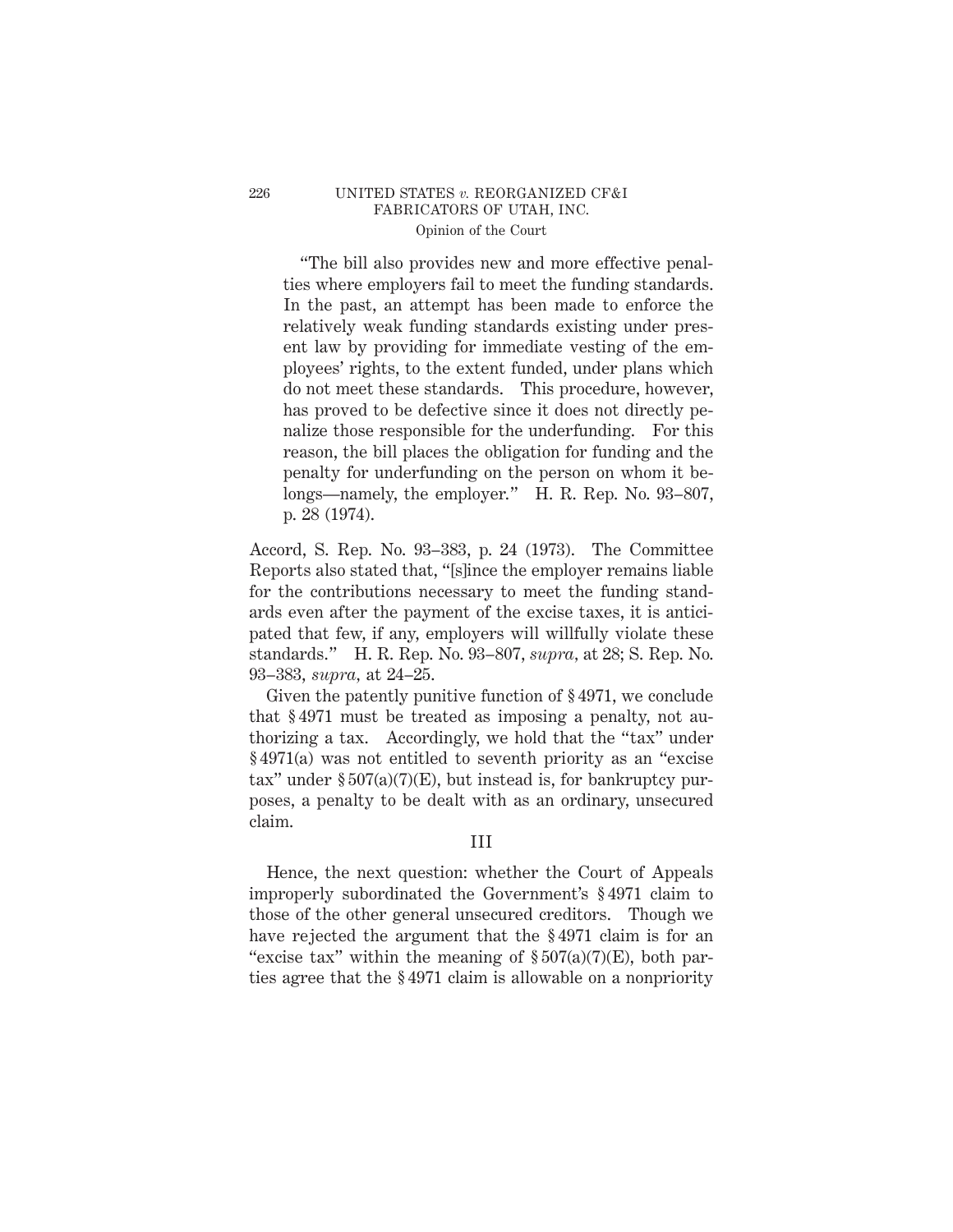unsecured basis.10 CF&I's reorganization plan did not lump all unsecured claims in one nonpriority class, however, but instead created four classes of unsecured creditors, only the first two of which would receive funds: Class 11 comprised small claims (\$1,500 or less) grouped together for administrative convenience, see 11 U. S. C. § 1122(b); Class 12 comprised general unsecured claims (except for those assigned to other classes); Class 13 covered the § 4971 claim and some other (much smaller) subordinated penalty claims; and Class 14, claims between the CF&I Steel Corporation and its subsidiaries (all of which were bankrupt), the net value of which was zero. The plan provided, nonetheless, that if a court determined that a Class 13 claim should not be subordinated, or that the Class 13 claims should not be separately classified, the claim or claims would be placed in Class 12. Appellees' App. in No. 94–4034 et al., at 95–101, 137–141, 196–200.

When the Government challenged the proposal to subordinate its claim, the Bankruptcy Court confirmed the reorganization plan, App. to Pet. for Cert. A–31, and ordered that the § 4971 claim be "subordinated to the claims of all other general unsecured creditors of [CF&I] pursuant to 11 U. S. C. § 510(c)." *Id.,* at A–21. The District Court subsequently ruled that the § 4971 claim "should be equitably subordinated to the claims of the general creditors under Section 510(c)." *Id.,* at A–18. In the Tenth Circuit, the Government again contested subordination under § 510(c), which CF&I defended, even as it sought to sustain the Bankruptcy Court's result with two new, alternative arguments: first, that 11 U. S. C. § 1122(a), restricting a given class to substantially similar claims, prohibited placement of the § 4971 claim in Class 12, because of its dissimilarity to other

<sup>&</sup>lt;sup>10</sup> Cf.  $\S 57(j)$  of the 1898 Act, 30 Stat. 561 ("Debts owing to the United States, a State, a county, a district, or a municipality as a penalty or forfeiture shall not be allowed, except for the amount of the pecuniary loss sustained by the act, transaction, or proceeding out of which the penalty or forfeiture arose").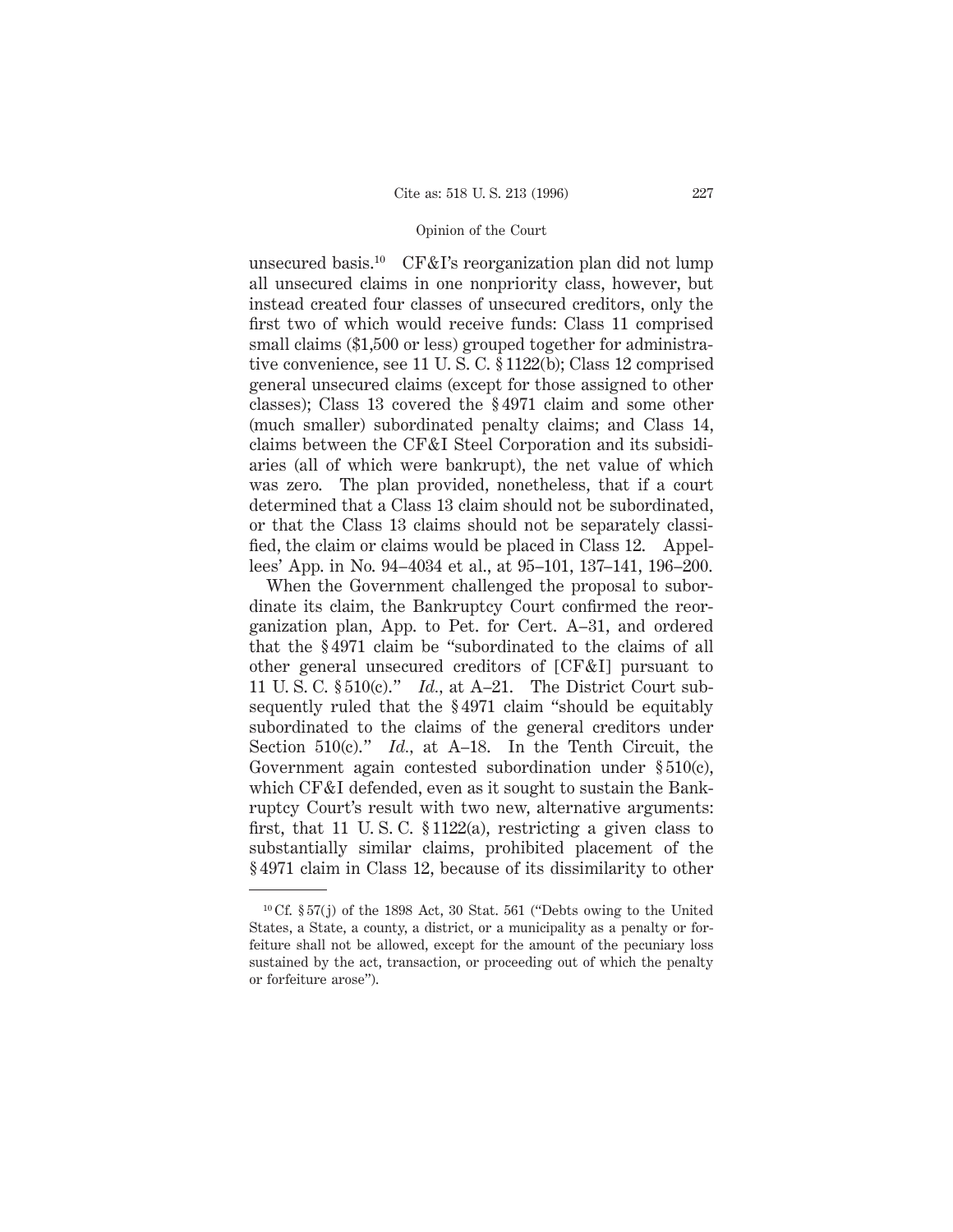unsecured claims; and second, that, because 11 U. S. C. § 1129(a)(7) authorizes creditors with impaired claims (*i. e.,* those getting less than full payment under the plan, like those in Class 12 here) to reject a plan that would give them less than they would get from a Chapter 7 liquidation, courts must have the power to assign a claim the same priority it would have in a Chapter 7 liquidation (in which a noncompensatory prepetition penalty claim would be subordinated, 11 U. S. C. § 726(a)(4)). The Court of Appeals addressed neither of these arguments, however, relying instead on the broad construction given § 510(c) in *In re Virtual Network Servs. Corp.,* 902 F. 2d 1246 (CA7 1990) (subordinating a claim otherwise entitled to priority under  $\S 507(a)(7)$  to those of general unsecured creditors), and holding specifically that "section  $510(c)(1)$  does not require a finding of claimant misconduct to subordinate nonpecuniary loss tax penalty claims." 53 F. 3d, at 1159. The Court of Appeals took note of the Bankruptcy Court's finding that "[d]eclining to subordinate the IRS's penalty claim would harm innocent creditors rather than punish the debtor" and concluded that "the bankruptcy court correctly addressed the equities in this case." *Ibid.*

Nothing in the opinion of the Court of Appeals (or, for that matter, in the rulings of the Bankruptcy Court and the District Court) addresses the arguments that the Bankruptcy Court's result was sustainable without reliance on § 510(c). The court never suggested that either § 1122(a) or the Chapter 7 liquidation provisions were relevant. We thus necessarily review the subordination on the assumption that the Court of Appeals placed no reliance on the possibility that the Bankruptcy Code might permit the subordination on any basis except equitable subordination under § 510(c).

So understood, the subordination was error. In *United States* v. *Noland,* 517 U. S. 535 (1996), we reversed a judgment said to rely on § 510(c) when the subordination turned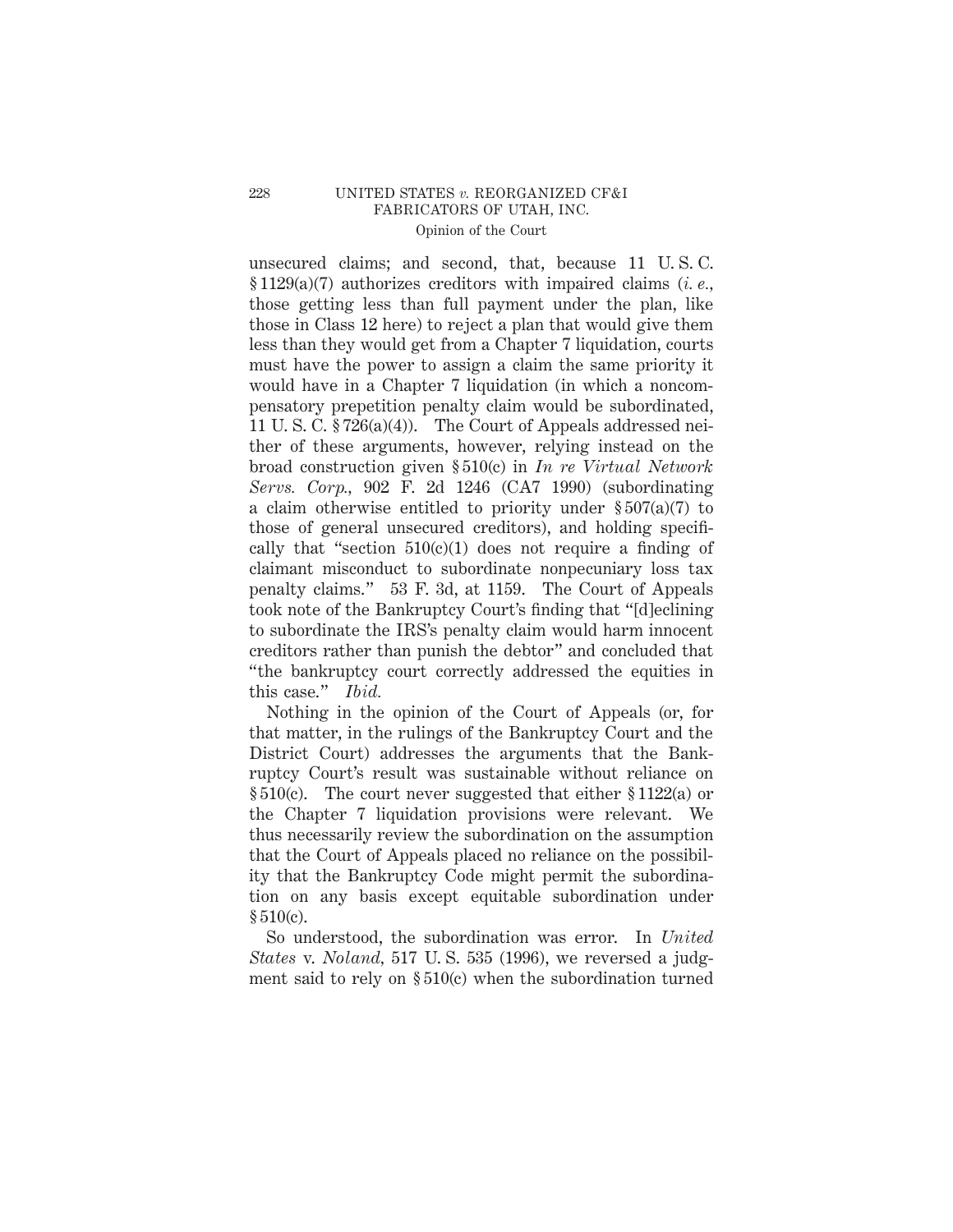#### Opinion of Thomas, J.

on nothing other than the very characteristic that entitled the Government's claim to priority under §§ 507(a)(1) and  $503(b)(1)(C)$ . We held that the subordination fell beyond the scope of a court's authority under the doctrine of equitable subordination, because categorical subordination at the same level of generality assumed by Congress in establishing relative priorities among creditors was tantamount to a legislative act and therefore was outside the scope of any leeway under § 510(c) for judicial development of the equitable subordination doctrine. See *id.,* at 543. Of course it is true that *Noland* passed on the subordination from a higher priority class to the residual category of general unsecured creditors at the end of the line, whereas here the subordination was imposed upon a disfavored subgroup within the residual category. But the principle of *Noland* has nothing to do with transfer between classes, as distinct from ranking within one of them. The principle is simply that categorical reordering of priorities that takes place at the legislative level of consideration is beyond the scope of judicial authority to order equitable subordination under § 510(c). The order in this case was as much a violation of that principle as *Noland*'s order was.

Without passing on the merits of CF&I's arguments that the § 4971 claim is not similar to the other unsecured claims and that courts dealing with Chapter 11 plans should be guided by Chapter 7 provisions, we vacate the judgment of the Court of Appeals, and remand the case for further proceedings consistent with this opinion.

*It is so ordered.*

Justice Thomas, concurring in part and dissenting in part.

I agree with the majority that the Bankruptcy Court improperly relied on 11 U. S. C. § 510(c) to subordinate the United States' claims, and I join Part III of the Court's opinion. I cannot agree, however, with the majority's determi-